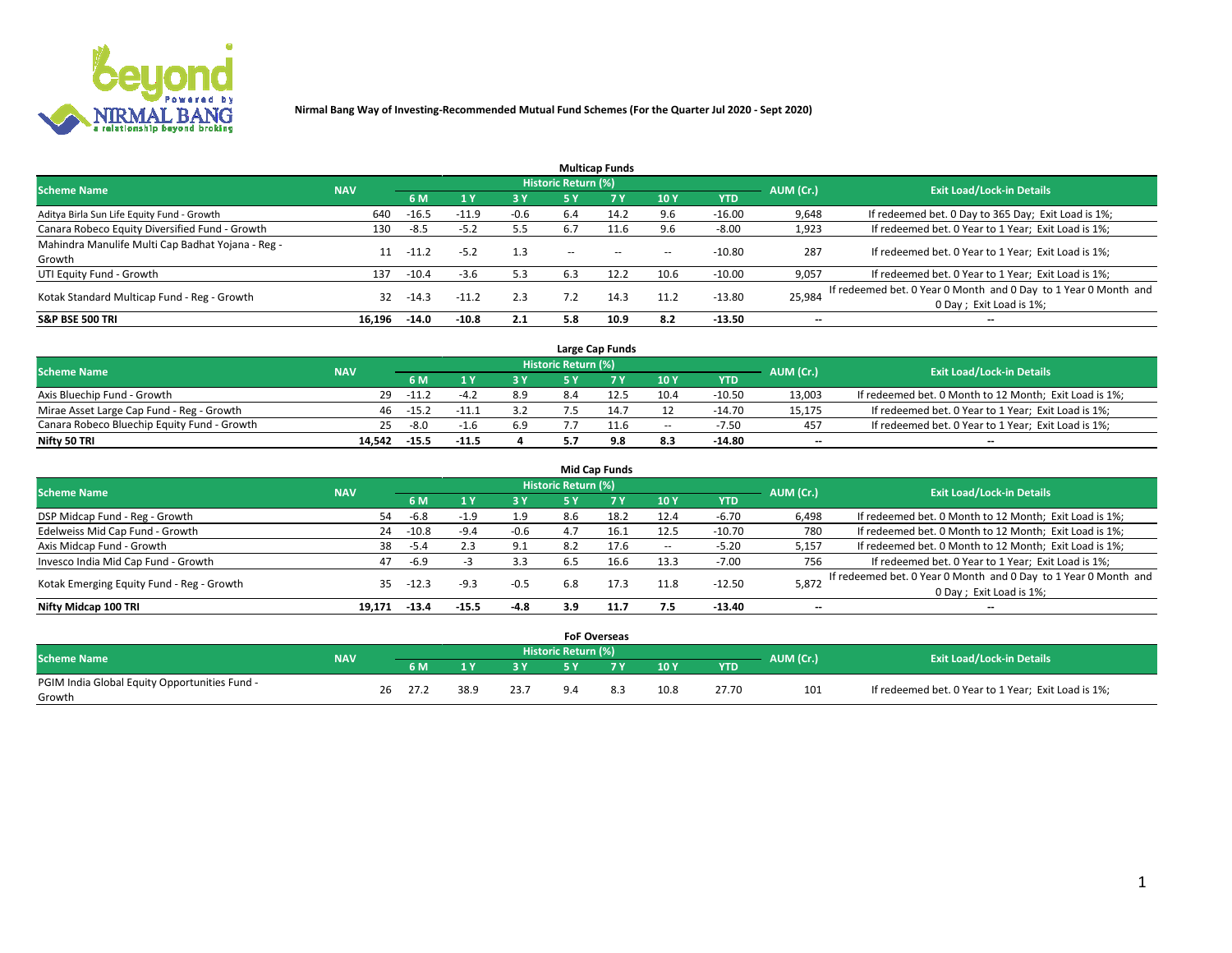

|                                                  |            |         |         |     |                            | Large & Midcap |                          |            |           |                                                      |
|--------------------------------------------------|------------|---------|---------|-----|----------------------------|----------------|--------------------------|------------|-----------|------------------------------------------------------|
| <b>Scheme Name</b>                               | <b>NAV</b> |         |         |     | <b>Historic Return (%)</b> |                |                          |            | AUM (Cr.) | <b>Exit Load/Lock-in Details</b>                     |
|                                                  |            | 6 M     |         | 3 Y | <b>5 Y</b>                 | 7Y             | 10Y                      | <b>YTD</b> |           |                                                      |
| Mirae Asset Emerging Bluechip Fund - Growth      | 52         | $-10.8$ | -4.8    | 4.5 | 11.7                       | 22.1           | $\overline{\phantom{a}}$ | $-10.60$   | 8,808     | If redeemed bet. 0 Year to 1 Year; Exit Load is 1%;  |
| Canara Robeco Emerging Equities - Growth         | 88         | $-9.9$  | $-7.4$  | 1.5 | 8.5                        | 20.7           | 15.2                     | $-9.50$    | 4,790     | If redeemed bet. 0 Year to 1 Year; Exit Load is 1%;  |
| Principal Emerging Bluechip Fund - Growth        | 96         | -11.6   | $-7.8$  | 0.6 |                            | 17.4           | 12.2                     | $-11.20$   | 1,783     | If redeemed bet. 0 Day to 365 Days; Exit Load is 1%; |
| Invesco India Growth Opportunities Fund - Growth | 31         | $-14.0$ | $-8.7$  | 3.8 |                            | 12.6           | 10.1                     | $-13.60$   | 2,285     | If redeemed bet. 0 Year to 1 Year; Exit Load is 1%;  |
| Sundaram Large and Mid Cap Fund - Reg - Growth   | 30         | -18.1   | $-13.6$ | 1.6 | -6.1                       | 12.9           | 8.4                      | $-17.60$   | 1,025     | If redeemed bet. 0 Day to 365 Days; Exit Load is 1%; |
| NIFTY Large Midcap 250 TRI                       | 6.519      | $-12.4$ | $-10.2$ | 1.5 | 6.6                        | 12.8           | 9.2                      | $-12.10$   | --        | --                                                   |

|                                                     |            |         |         |     |                     | <b>Focused Funds</b> |        |            |                          |                                                        |
|-----------------------------------------------------|------------|---------|---------|-----|---------------------|----------------------|--------|------------|--------------------------|--------------------------------------------------------|
| <b>Scheme Name</b>                                  | <b>NAV</b> |         |         |     | Historic Return (%) |                      |        |            | AUM (Cr.)                | <b>Exit Load/Lock-in Details</b>                       |
|                                                     |            | 6 M     |         | 3 Y | 5 Y                 | 7 <sub>V</sub>       | 10Y    | <b>YTD</b> |                          |                                                        |
| Axis Focused 25 Fund - Growth                       | 27         | $-12.8$ | $-5.5$  | 5.9 | 8.5                 | 12.8                 | $\sim$ | $-12.20$   | 9.428                    | If redeemed bet. 0 Month to 12 Month; Exit Load is 1%; |
| ICICI Prudential Focused Equity Fund - Ret - Growth | 28         | $-2.1$  | -6.4    | 2.2 | 4.6                 | 10.2                 | 8.2    | $-2.20$    | 614                      | If redeemed bet. 0 Year to 1 Year; Exit Load is 1%;    |
| SBI Focused Equity Fund - Growth                    | 137        | $-10.8$ | $-5.4$  | 6.8 | 9.3                 | 14.5                 | 14.2   | $-10.60$   | 8,012                    | If redeemed bet. 0 Year to 1 Year; Exit Load is 1%;    |
| <b>S&amp;P BSE 500 TRI</b>                          | 16.196     | $-14.0$ | $-10.8$ | 2.1 | 5.8                 | 10.9                 | 8.2    | $-13.50$   | $\overline{\phantom{a}}$ | $\overline{\phantom{a}}$                               |

| <b>Small Cap Funds</b>       |            |         |         |                     |           |      |      |            |           |                                                     |  |  |
|------------------------------|------------|---------|---------|---------------------|-----------|------|------|------------|-----------|-----------------------------------------------------|--|--|
| <b>Scheme Name</b>           | <b>NAV</b> |         |         | Historic Return (%) |           |      |      |            | AUM (Cr.) | <b>Exit Load/Lock-in Details</b>                    |  |  |
|                              |            | 6 M     |         |                     | <b>EV</b> |      | 10Y  | <b>YTD</b> |           |                                                     |  |  |
| HDFC Small Cap Fund - Growth | 32.        | -16.4   | $-24.1$ | $-4.1$              |           |      | 8.6  | $-16.60$   | 6,594     | If redeemed bet. 0 Year to 1 Year; Exit Load is 1%; |  |  |
| SBI Small Cap Fund - Growth  | 49         | $-9.0$  | -5.3    | 3.4                 | 10.2      | 21.8 | 16.3 | $-9.00$    | 3.374     | If redeemed bet. 0 Year to 1 Year; Exit Load is 1%; |  |  |
| Nifty Smallcap 100 TRI       | 5.735      | $-19.5$ | $-23.9$ | $-13$               | -1.4      | ے.8  | 3.6  | -20.00     | $- -$     | $- -$                                               |  |  |

| ELSS Schemes (Tax Saving u/s 80-C)           |                                  |         |         |           |                          |           |                          |            |                          |                          |  |  |  |
|----------------------------------------------|----------------------------------|---------|---------|-----------|--------------------------|-----------|--------------------------|------------|--------------------------|--------------------------|--|--|--|
| <b>Scheme Name</b>                           | <b>Exit Load/Lock-in Details</b> |         |         |           |                          |           |                          |            |                          |                          |  |  |  |
|                                              | <b>NAV</b>                       | 6 M     |         | <b>3Y</b> | <b>5Y</b>                | <b>7Y</b> | 10Y                      | <b>YTD</b> | AUM (Cr.)                |                          |  |  |  |
| Aditya Birla Sun Life Tax Relief 96 - Growth | 30                               | -8.6    | $-4.5$  | 2.9       | 6.9                      | 14.8      | 10.1                     | $-8.20$    | 9,177                    | Nil                      |  |  |  |
| Axis Long Term Equity Fund - Growth          | 43                               | $-12.7$ | $-5.6$  | 5.9       | 7.3                      | 16.5      | 14.4                     | $-12.10$   | 19,127                   | Nil                      |  |  |  |
| Canara Robeco Equity Tax Saver Fund - Growth | 63                               | -8.7    | $-6.6$  | 5.3       | 6.6                      | 12.1      | 9.9                      | $-8.00$    | 929                      | Nil                      |  |  |  |
| Invesco India Tax Plan - Growth              | 48                               | $-11.1$ |         |           | 6.3                      | 13.9      | 11.2                     | $-10.60$   | 916                      | Nil                      |  |  |  |
| Mirae Asset Tax Saver Fund - Reg - Growth    |                                  | $-12.7$ | $-7.3$  | 4.8       | $\overline{\phantom{a}}$ | $\sim$    | $\overline{\phantom{a}}$ | $-12.30$   | 3,142                    | Nil                      |  |  |  |
| <b>S&amp;P BSE 200 TRI</b>                   | 5,256                            | $-14.1$ | $-10.3$ | 3.1       |                          | 10.9      | 8.4                      | $-13.50$   | $\overline{\phantom{a}}$ | $\overline{\phantom{a}}$ |  |  |  |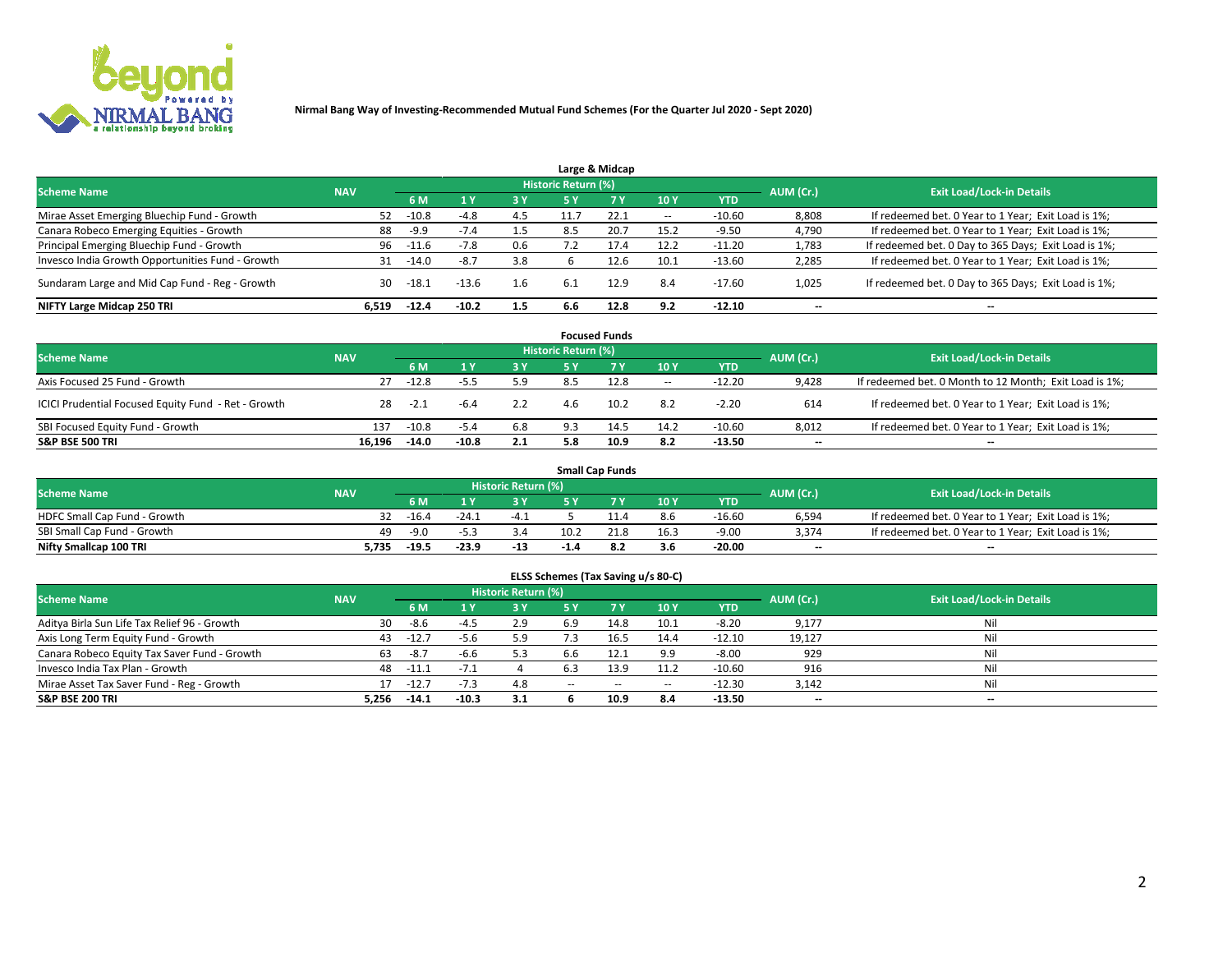

| <b>Solution Oriented</b>                                  |            |         |                |                     |     |           |                          |            |                          |                                                                                                                                                                         |  |  |  |
|-----------------------------------------------------------|------------|---------|----------------|---------------------|-----|-----------|--------------------------|------------|--------------------------|-------------------------------------------------------------------------------------------------------------------------------------------------------------------------|--|--|--|
| <b>Scheme Name</b>                                        | <b>NAV</b> |         |                | Historic Return (%) |     |           |                          |            | AUM (Cr.)                | <b>Exit Load/Lock-in Details</b>                                                                                                                                        |  |  |  |
|                                                           |            | 6 M     | 4 <sup>v</sup> | 3 Y                 | 5 Y | <b>7Y</b> | 10Y                      | <b>YTD</b> |                          |                                                                                                                                                                         |  |  |  |
| <b>HDFC Childrens Gift Fund</b>                           | 115        | $-8.4$  | $-6.5$         | 2.8                 | 6.7 | 12.7      | 11.9                     | $-8.00$    |                          | If redeemed bet. 0 Year to 1 Year; Exit Load is 3%; If redeemed bet.<br>2,776 1 Year to 2 Year; Exit Load is 2%; If redeemed bet. 2 Year to 3 Year;<br>Exit Load is 1%: |  |  |  |
| Tata Retirement Savings Fund - Moderate Plan - Reg        | 29         | $-8.3$  | $-3.1$         | 3.5                 | 7.4 | 14.1      | $\sim$                   | $-7.70$    | 1,034                    | If redeemed bet. 0 Month to 61 Month; Exit Load is 1%;                                                                                                                  |  |  |  |
| Tata Retirement Savings Fund - Progressive Plan -<br>Reg  | 28         | $-11.3$ | $-5.8$         | 3.6                 | 8.6 | 13.6      | $\sim$                   | -10.70     | 681                      | If redeemed bet. 0 Month to 61 Month; Exit Load is 1%;                                                                                                                  |  |  |  |
| Tata Retirement Savings Fund - Reg - Conservative<br>Plan | 21         | 1.7     | 5.3            | 5.4                 | 7.4 | 9.4       | $\overline{\phantom{a}}$ | 1.90       | 134                      | If redeemed bet. 0 Month to 61 Month; Exit Load is 1%;                                                                                                                  |  |  |  |
| <b>S&amp;P BSE 200 TRI</b>                                | 5.256      | $-14.1$ | $-10.3$        | 3.1                 | n   | 10.9      | 8.4                      | $-13.50$   | $\overline{\phantom{m}}$ | $\overline{\phantom{a}}$                                                                                                                                                |  |  |  |

|                                                    |            |         |         |                     |           | <b>Index Fund</b> |     |            |           |                                                      |
|----------------------------------------------------|------------|---------|---------|---------------------|-----------|-------------------|-----|------------|-----------|------------------------------------------------------|
| <b>Scheme Name</b>                                 | <b>NAV</b> |         |         | Historic Return (%) |           |                   |     |            | AUM (Cr.) | <b>Exit Load/Lock-in Details</b>                     |
|                                                    |            | 6 M     |         | 73 Y.               | <b>5Y</b> | 7 Y.              | 10Y | <b>YTD</b> |           |                                                      |
| HDFC Index Fund-NIFTY 50 Plan                      | 94         | $-16.1$ | $-12.2$ | 3.5                 |           | 9.2               | 7.4 | $-15.40$   | 1,492     | If redeemed bet. 0 Day to 3 Day; Exit Load is 0.25%; |
| ICICI Prudential Nifty Next 50 Index Fund - Growth | 23         | $-10.0$ | $-5.9$  | $-0.5$              | 5.9       | 12.1              | 8.6 | $-9.30$    | 769       | Nil                                                  |
| UTI Nifty Index Fund - Growth                      | 68         | $-15.9$ | $-11.9$ | 3.7                 | 5.3       | 9.2               | 7.5 | $-15.20$   | 2,147     | Nil                                                  |
| Nifty 50 TRI                                       | 14.542     | $-15.5$ | $-11.5$ |                     | 5.7       | 9.8               | 8.3 | -14.80     | $- -$     | $\overline{\phantom{a}}$                             |

| <b>Contra/Value Fund</b>              |            |         |         |                     |     |      |     |          |           |                                                     |  |  |  |
|---------------------------------------|------------|---------|---------|---------------------|-----|------|-----|----------|-----------|-----------------------------------------------------|--|--|--|
| <b>Scheme Name</b>                    | <b>NAV</b> |         |         | Historic Return (%) |     |      |     |          | AUM (Cr.) | <b>Exit Load/Lock-in Details</b>                    |  |  |  |
|                                       |            | 6 M     |         |                     |     |      | 10Y | YTD      |           |                                                     |  |  |  |
| Invesco India Contra Fund - Growth    | 45.        | -8.9    |         | 4.6                 |     | 16.3 | 11  | $-8.60$  | 4,300     | If redeemed bet. 0 Year to 1 Year; Exit Load is 1%; |  |  |  |
| UTI Value Opportunities Fund - Growth |            | $-12.3$ |         |                     |     |      | 8.9 | $-12.00$ | 3,750     | If redeemed bet. 0 Year to 1 Year; Exit Load is 1%; |  |  |  |
| <b>S&amp;P BSE 500 TRI</b>            | 16.196     | $-14.0$ | $-10.8$ | 2.1                 | 5.8 | 10.9 | 8.2 | $-13.50$ | $- -$     | $\overline{\phantom{a}}$                            |  |  |  |

| Sector/Thematic                                                                  |            |         |         |                            |     |      |      |            |           |                                                                              |  |  |  |
|----------------------------------------------------------------------------------|------------|---------|---------|----------------------------|-----|------|------|------------|-----------|------------------------------------------------------------------------------|--|--|--|
| <b>Scheme Name</b>                                                               | <b>NAV</b> |         |         | <b>Historic Return (%)</b> |     |      |      |            | AUM (Cr.) | <b>Exit Load/Lock-in Details</b>                                             |  |  |  |
|                                                                                  |            | 6 M     |         | 3 Y                        | 5 Y | 7 Y  | 10Y  | <b>YTD</b> |           |                                                                              |  |  |  |
| Canara Robeco Consumer Trends Fund - Reg -<br>Growth                             | 38         | $-10.6$ | $-3.1$  | 5.3                        | 8.4 | 13.8 | 12.1 | $-9.90$    | 352       | If redeemed bet. 0 Year to 1 Year; Exit Load is 1%;                          |  |  |  |
| Mirae Asset Great Consumer Fund - Growth                                         | 32         | $-13.5$ |         | 4.7                        | 8.2 | 14.2 | $-$  | $-12.90$   | 867       | If redeemed bet. 0 Year to 1 Year; Exit Load is 1%;                          |  |  |  |
| ICICI Prudential Technology Fund - Growth                                        | 55         | $-5.3$  | $-5.3$  | 11.7                       | 7.4 | 15.5 | 13.6 | $-4.50$    | 354       | If redeemed bet. 0 Day to 15 Day; Exit Load is 1%;                           |  |  |  |
| Nippon India Pharma Fund - Growth                                                | 191        | 25.5    | 34.4    | 14.6                       | 7.7 | 15.4 | 13.6 | 25.60      | 2,992     | If redeemed bet. 0 Month and 0 Day to 1 Month and 0 Day; Exit<br>Load is 1%: |  |  |  |
| BNP Paribas India Consumption Fund - Reg - Growth                                | 12         | $-5.3$  | 4.7     | $\overline{\phantom{a}}$   |     |      | --   | $-4.70$    | 495       | If redeemed bet. 0 Month to 12 Month; Exit Load is 1%;                       |  |  |  |
| <b>ICICI Prudential Banking and Financial Services Fund -</b><br>Retail - Growth | 47         | $-33.3$ | $-31.5$ | -b                         | 4.9 | 12.1 | 11.5 | $-32.80$   | 2,265     | If redeemed bet. 0 Day to 15 Day; Exit Load is 1%;                           |  |  |  |
| <b>S&amp;P BSE 500 TRI</b>                                                       | 16,196     | $-14.0$ | $-10.8$ | 2.1                        | 5.8 | 10.9 | 8.2  | $-13.50$   | --        | --                                                                           |  |  |  |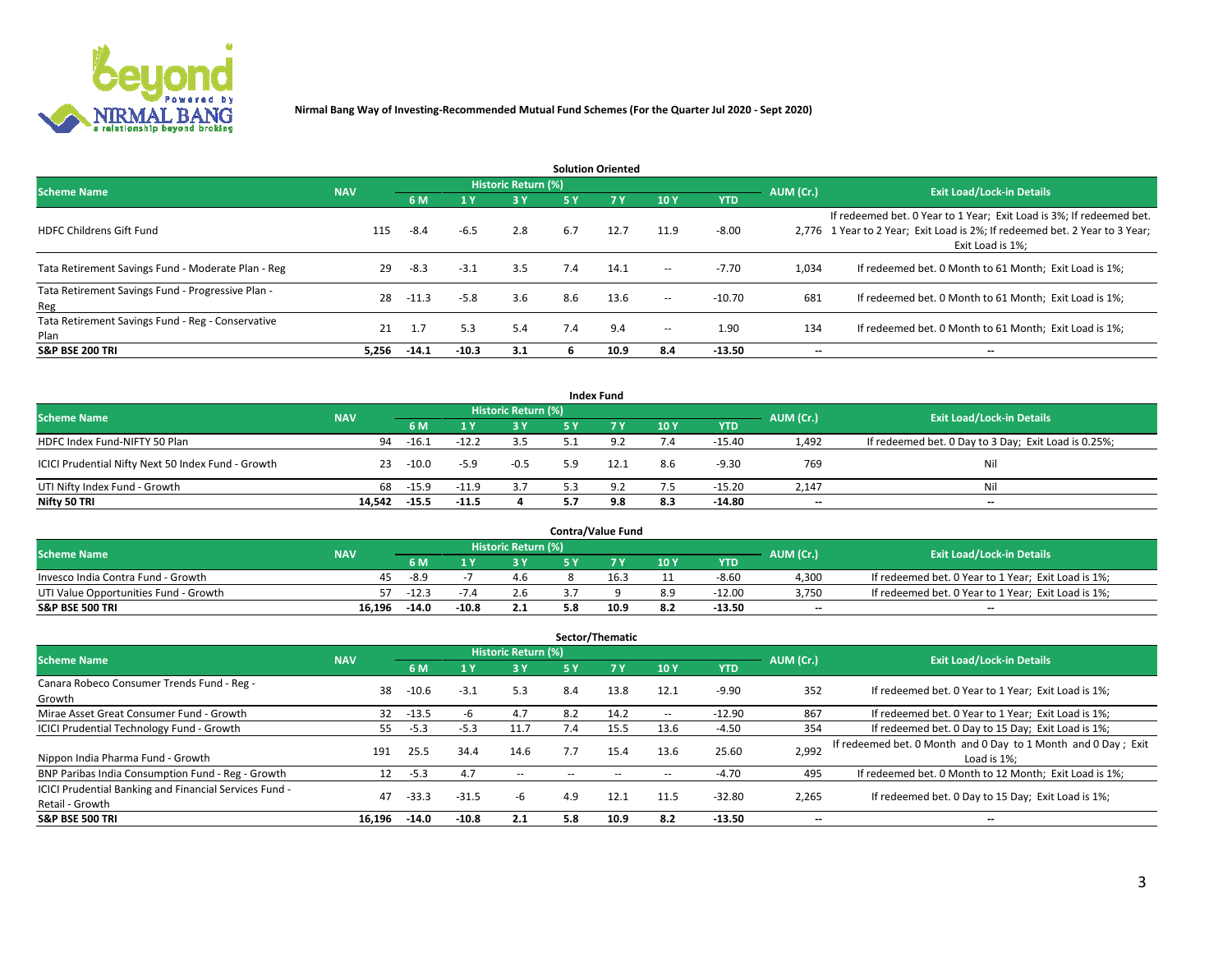

| <b>Dynamic Asset Allocation Funds</b>            |            |         |        |                     |     |           |                          |            |           |                                                          |  |  |  |
|--------------------------------------------------|------------|---------|--------|---------------------|-----|-----------|--------------------------|------------|-----------|----------------------------------------------------------|--|--|--|
| <b>Scheme Name</b>                               | <b>NAV</b> |         |        | Historic Return (%) |     |           |                          |            |           | <b>Exit Load/Lock-in Details</b>                         |  |  |  |
|                                                  |            | 6 M     |        | 3 Y                 | 5 Y | <b>7Y</b> | 10Y                      | <b>YTD</b> | AUM (Cr.) |                                                          |  |  |  |
| ICICI Prudential Balanced Advantage Fund - Reg - | 35         | $-7.6$  | $-2.2$ | 4.5                 | 6.7 | 11.1      | 10.6                     | $-7.30$    | 24,583    | If redeemed bet. 0 Year to 1 Year; Exit Load is 1%;      |  |  |  |
| Growth                                           |            |         |        |                     |     |           |                          |            |           |                                                          |  |  |  |
| Invesco India Dynamic Equity Fund - Growth       | 28         | -6.9    | $-3.9$ | 3.3                 | 5.5 | 10.5      | 8.8                      | $-6.50$    | 719       | If redeemed bet. 0 Month to 3 Month; Exit Load is 0.25%; |  |  |  |
| Nippon India Balanced Advantage Fund - Growth    | 87         | $-7.5$  | $-5.4$ | 2.9                 | 5.3 | 10.5      | 8.9                      | $-7.20$    | 2,664     | If redeemed bet. 0 Month to 12 Month; Exit Load is 1%;   |  |  |  |
| SBI Dynamic Asset Allocation Fund - Reg - Growth | 13         | $-10.4$ | $-6.4$ | 1.8                 | 4.7 | $\sim$    | $\overline{\phantom{a}}$ | $-9.80$    | 561       | If redeemed bet. 0 Month to 12 Month; Exit Load is 1%;   |  |  |  |
| NIFTY 50 Hybrid Composite Debt 65:35 Index       | 9,925      | -6.5    | - 2    | 6.3                 | 7.4 | 9.8       | 8.8                      | $-6.10$    |           | --                                                       |  |  |  |

| <b>Hybrid Aggressive</b>                        |            |         |         |                     |       |      |                          |            |           |                                                        |  |  |  |  |
|-------------------------------------------------|------------|---------|---------|---------------------|-------|------|--------------------------|------------|-----------|--------------------------------------------------------|--|--|--|--|
| <b>Scheme Name</b>                              | <b>NAV</b> |         |         | Historic Return (%) |       |      |                          |            | AUM (Cr.) | <b>Exit Load/Lock-in Details</b>                       |  |  |  |  |
|                                                 |            | 6 M     |         | 3 Y                 | 5 ۷   |      | 10Y                      | <b>YTD</b> |           |                                                        |  |  |  |  |
| Canara Robeco Equity Hybrid Fund - Growth       | 161        | -4.4    | $-0.4$  | 5.7                 |       |      | 10.8                     | -4.10      | 2,885     | If redeemed bet. 0 Year to 1 Year; Exit Load is 1%;    |  |  |  |  |
| SBI Equity Hybrid Fund - Growth                 | 133        | $-9.1$  | -5.7    | 5.4                 |       | 13.2 | 10.5                     | $-8.90$    | 28,584    | If redeemed bet. 0 Month to 12 Month; Exit Load is 1%; |  |  |  |  |
| Mirae Asset Hybrid - Equity Fund - Reg - Growth | 14         | $-9.4$  | -5.5    | 4.6                 | $- -$ | $-$  | $\overline{\phantom{a}}$ | $-9.10$    | 3,274     | If redeemed bet. 0 Year to 1 Year; Exit Load is 1%;    |  |  |  |  |
| ICICI Prudential Equity & Debt Fund - Growth    | 123        | $-12.5$ | $-10.4$ | 1.4                 | 6.3   | 12.1 | 11.2                     | $-12.30$   | 17,423    | If redeemed bet. 0 Year to 1 Year; Exit Load is 1%;    |  |  |  |  |
| NIFTY 50 Hybrid Composite Debt 65:35 Index      | 9.925      | -6.5    |         | 6.3                 | 7.4   | 9.8  | 8.8                      | -6.10      | $- -$     | $-$                                                    |  |  |  |  |

| <b>Arbitrage Fund</b>                      |            |    |        |     |                            |     |     |                          |            |           |                                                          |  |  |
|--------------------------------------------|------------|----|--------|-----|----------------------------|-----|-----|--------------------------|------------|-----------|----------------------------------------------------------|--|--|
| <b>Scheme Name</b>                         | <b>NAV</b> |    |        |     | <b>Historic Return (%)</b> |     |     |                          |            | AUM (Cr.) | <b>Exit Load/Lock-in Details</b>                         |  |  |
|                                            |            |    | 1 M    | 3 M | 6 M                        |     |     | <b>3Y</b>                | <b>YTD</b> |           |                                                          |  |  |
| IDFC Arbitrage Fund - Reg - Growth         |            | 25 | $-2.8$ |     |                            |     |     | 5.9                      | 4.80       | 7.978     | If redeemed bet. 0 Month to 1 Month; Exit Load is 0.25%; |  |  |
| Kotak Equity Arbitrage Fund - Reg - Growth |            | 28 | $-3.0$ |     | 5.5                        |     |     |                          | 5.60       | 14,663    | If redeemed bet. 0 Day to 30 Day; Exit Load is 0.25%;    |  |  |
| Tata Arbitrage Fund - Reg - Growth         |            |    | $-2.3$ |     | 6.5                        | 6.2 | $-$ | $\overline{\phantom{a}}$ | 6.60       | 1,619     | If redeemed bet. 0 Day to 30 Day; Exit Load is 0.25%;    |  |  |
| Nippon India Arbitrage Fund - Growth       |            | 20 | -1.,   |     | 5.6                        |     |     | 6.2                      | 5.70       | 7.944     | If redeemed bet. 0 Month to 1 Month; Exit Load is 0.25%; |  |  |

|                                                     | <b>NAV</b>               |                |            | <b>Historic Return (%)</b> |     |              |            | Avg                      | AUM (Cr.)                |                                  |
|-----------------------------------------------------|--------------------------|----------------|------------|----------------------------|-----|--------------|------------|--------------------------|--------------------------|----------------------------------|
| <b>Scheme Name</b>                                  |                          | 1 <sub>W</sub> | <b>2 W</b> | 1 M                        | 3 M | $\sqrt{1}$ Y | <b>YTM</b> | <b>Maturity</b>          |                          | <b>Exit Load/Lock-in Details</b> |
| Aditya Birla Sun Life Overnight Fund - Reg - Growth | 1,086                    | 2.5            | 2.6        | 2.8                        | 2.7 | 4.4          | 3.25       |                          | 8,257                    | Nil                              |
| HDFC Overnight Fund - Growth                        | 2,975                    | 2.4            | 2.6        | 2.8                        | 2.7 | 4.3          | 3.18       | 0.00                     | 16,741                   | Nil                              |
| ICICI Prudential Overnight Fund - Reg - Growth      | 108                      | 2.5            | 2.6        | 2.8                        | 2.7 | 4.3          | 3.19       |                          | 10,566                   | Nil                              |
| Nippon India Overnight Fund - Reg - Growth          | 108                      | 2.5            | 2.7        | 2.8                        | 2.9 | 4.4          | 3.24       | 0.00                     | 4,597                    | Nil                              |
| Kotak Overnight Fund - Reg - Growth                 | 1,072                    | 2.4            | 2.6        | 2.8                        |     | 4.4          | 3.18       |                          | 6,585                    | Nil                              |
| <b>CRISIL Liquid Fund Index</b>                     | $\overline{\phantom{a}}$ | 3.9            | 4.3        | 4.4                        | 5.1 | 5.8          | --         | $\overline{\phantom{a}}$ | $\overline{\phantom{a}}$ | $-$                              |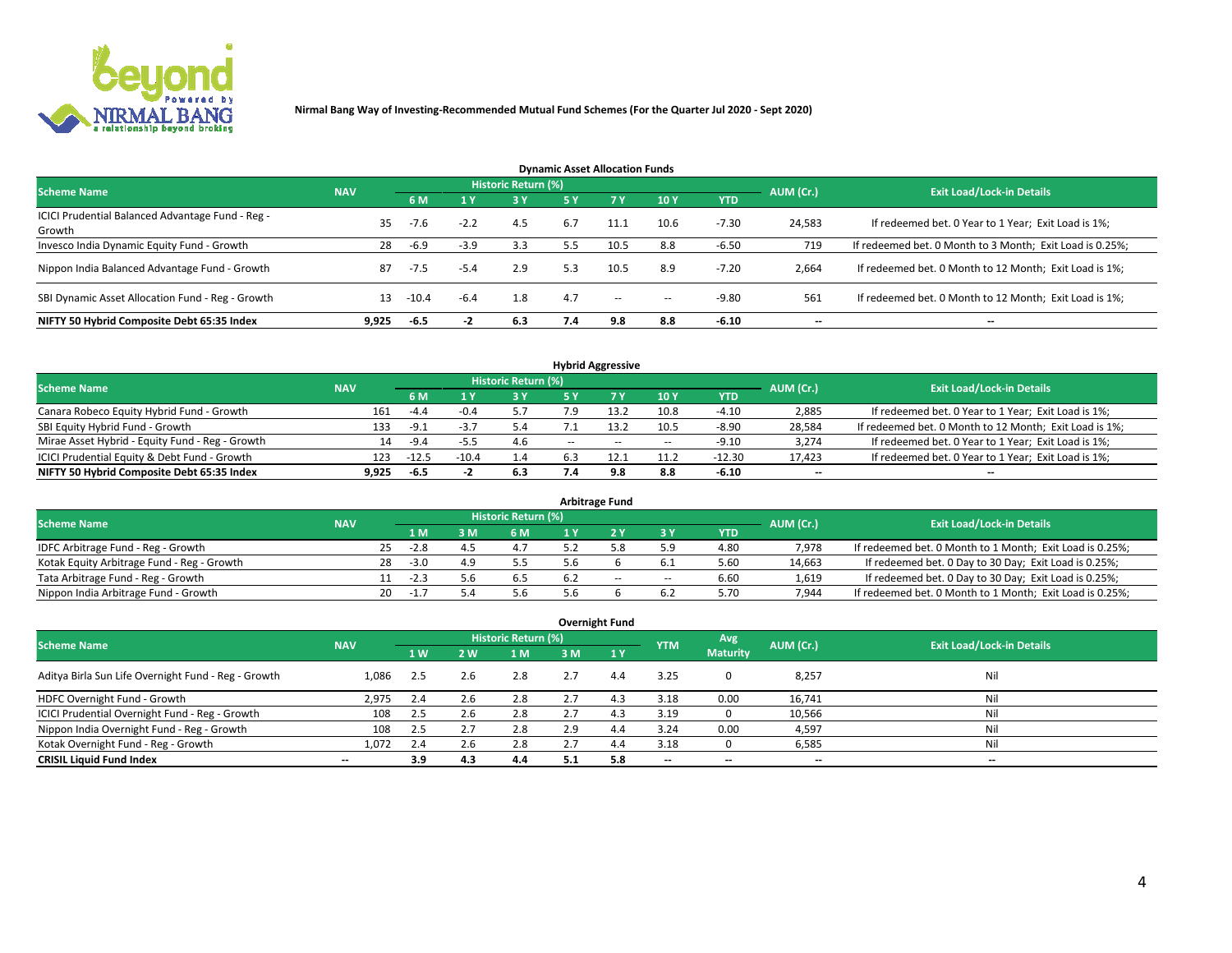

| <b>Liquid Funds</b>                              |                          |      |     |                     |     |     |            |                 |           |                                  |  |  |  |
|--------------------------------------------------|--------------------------|------|-----|---------------------|-----|-----|------------|-----------------|-----------|----------------------------------|--|--|--|
| <b>Scheme Name</b>                               | <b>NAV</b>               |      |     | Historic Return (%) |     |     | <b>YTM</b> | Avg             | AUM (Cr.) | <b>Exit Load/Lock-in Details</b> |  |  |  |
|                                                  |                          | '1 W | 2 W | 1 M                 | 3 M |     |            | <b>Maturity</b> |           |                                  |  |  |  |
| Aditya Birla Sun Life Liquid Fund - Reg - Growth | 322                      | -4.2 | 4.3 | 4.2                 |     |     | 4.06       | 0.12            | 43,090    | *Ref Footnote                    |  |  |  |
| ICICI Prudential Liquid Fund - Reg - Growth      | 296                      | 3.8  | 4.1 |                     | 5.1 |     | 4.07       | 0.13            | 57,566    | *Ref Footnote                    |  |  |  |
| Kotak Liquid Fund - Reg - Growth                 | 4,045                    | 3.8  |     | 3.9                 |     |     | 3.64       | 0.12            | 32,360    | *Ref Footnote                    |  |  |  |
| Nippon India Liquid Fund - Growth                | 4,882                    | 4.0  |     |                     |     |     | 3.89       | 0.13            | 31,728    | *Ref Footnote                    |  |  |  |
| Mahindra Manulife Liquid Fund - Reg - Growth     | 1,297                    | 3.9  |     | 3.9                 | 4.9 |     |            | 0.06            | 2,362     | *Ref Footnote                    |  |  |  |
| <b>CRISIL Liquid Fund Index</b>                  | $\overline{\phantom{a}}$ | 3.9  | 4.3 | 4.4                 | 5.1 | 5.8 | $-$        | $- -$           | $- -$     | $\overline{\phantom{a}}$         |  |  |  |

| <b>Ultra Short Fund</b>                      |            |            |     |                     |     |     |            |                 |                          |                                  |  |  |  |
|----------------------------------------------|------------|------------|-----|---------------------|-----|-----|------------|-----------------|--------------------------|----------------------------------|--|--|--|
| <b>Scheme Name</b>                           | <b>NAV</b> |            |     | Historic Return (%) |     |     | <b>YTM</b> | Avg             | AUM (Cr.)                | <b>Exit Load/Lock-in Details</b> |  |  |  |
|                                              |            | 1 M        | 3 M | 6 M                 | 1 V |     |            | <b>Maturity</b> |                          |                                  |  |  |  |
| HDFC Ultra Short Term Fund - Reg - Growth    |            | <b>8</b> 2 |     |                     |     | $-$ | 5.39       | 0.39            | 6.643                    | Nil                              |  |  |  |
| L&T Ultra Short Term Fund - Growth           |            | 5.8        | 8.4 | 7.4                 |     |     | 4.38       | 0.45            | 1.708                    | Nil                              |  |  |  |
| <b>NIFTY Ultra Short Duration Debt Index</b> | 4,134      |            | ,,, | 6.9                 |     |     | $- -$      | $-$             | $\overline{\phantom{a}}$ | $-$                              |  |  |  |

| <b>Money Market Fund</b>                         |                          |     |      |                       |     |       |                          |                          |                          |                                  |  |  |  |  |
|--------------------------------------------------|--------------------------|-----|------|-----------------------|-----|-------|--------------------------|--------------------------|--------------------------|----------------------------------|--|--|--|--|
| <b>Scheme Name</b>                               | <b>NAV</b>               |     |      | Historic Return (%) ' |     |       | <b>YTM</b>               | Avg                      | AUM (Cr.)                | <b>Exit Load/Lock-in Details</b> |  |  |  |  |
|                                                  |                          | 1 M | 3 M  | <b>6 M</b>            | 1 Y | $-3V$ |                          | <b>Maturity</b>          |                          |                                  |  |  |  |  |
| Aditya Birla Sun Life Money Manager Fund - Reg - | 276                      | 7.3 | 9.9  | 8.3                   |     | 7.8   | 4.91                     | 0.70                     |                          | Nil                              |  |  |  |  |
| Growth                                           |                          |     |      |                       | 8.1 |       |                          |                          | 8,422                    |                                  |  |  |  |  |
| HDFC Money Market Fund - Growth                  | 4,281                    | 7.5 | 10.4 | 8.3                   | 8.2 | 7.6   | 4.76                     | 0.64                     | 7,592                    | Nil                              |  |  |  |  |
| Tata Money Market Fund - Reg - Growth            | 3,523                    |     | 9.2  |                       |     |       | 4.7                      | 0.60                     | 287                      | Nil                              |  |  |  |  |
| <b>CRISIL Liquid Fund Index</b>                  | $\overline{\phantom{a}}$ | 4.4 |      | 5.3                   | 5.8 | $-$   | $\overline{\phantom{a}}$ | $\overline{\phantom{a}}$ | $\overline{\phantom{m}}$ | $-$                              |  |  |  |  |

| <b>Short Term Fund</b>                |            |    |                |  |                     |      |  |            |                 |           |                                  |  |  |  |
|---------------------------------------|------------|----|----------------|--|---------------------|------|--|------------|-----------------|-----------|----------------------------------|--|--|--|
| <b>Scheme Name</b>                    | <b>NAV</b> |    |                |  | Historic Return (%) |      |  | <b>YTM</b> | Avg             | AUM (Cr.) | <b>Exit Load/Lock-in Details</b> |  |  |  |
|                                       |            |    | 1 M .          |  | 6 M                 |      |  |            | <b>Maturity</b> |           |                                  |  |  |  |
| HDFC Short Term Debt Fund - Growth    |            | رے | $\overline{7}$ |  | 12.1                |      |  | 7.26       | 3.47            | 10.324    | Nil                              |  |  |  |
| Nippon India Short Term Fund - Growth |            |    | 17.8           |  | 10.7                | 10.4 |  | 6.56       | 2.87            | 6,106     | Nil                              |  |  |  |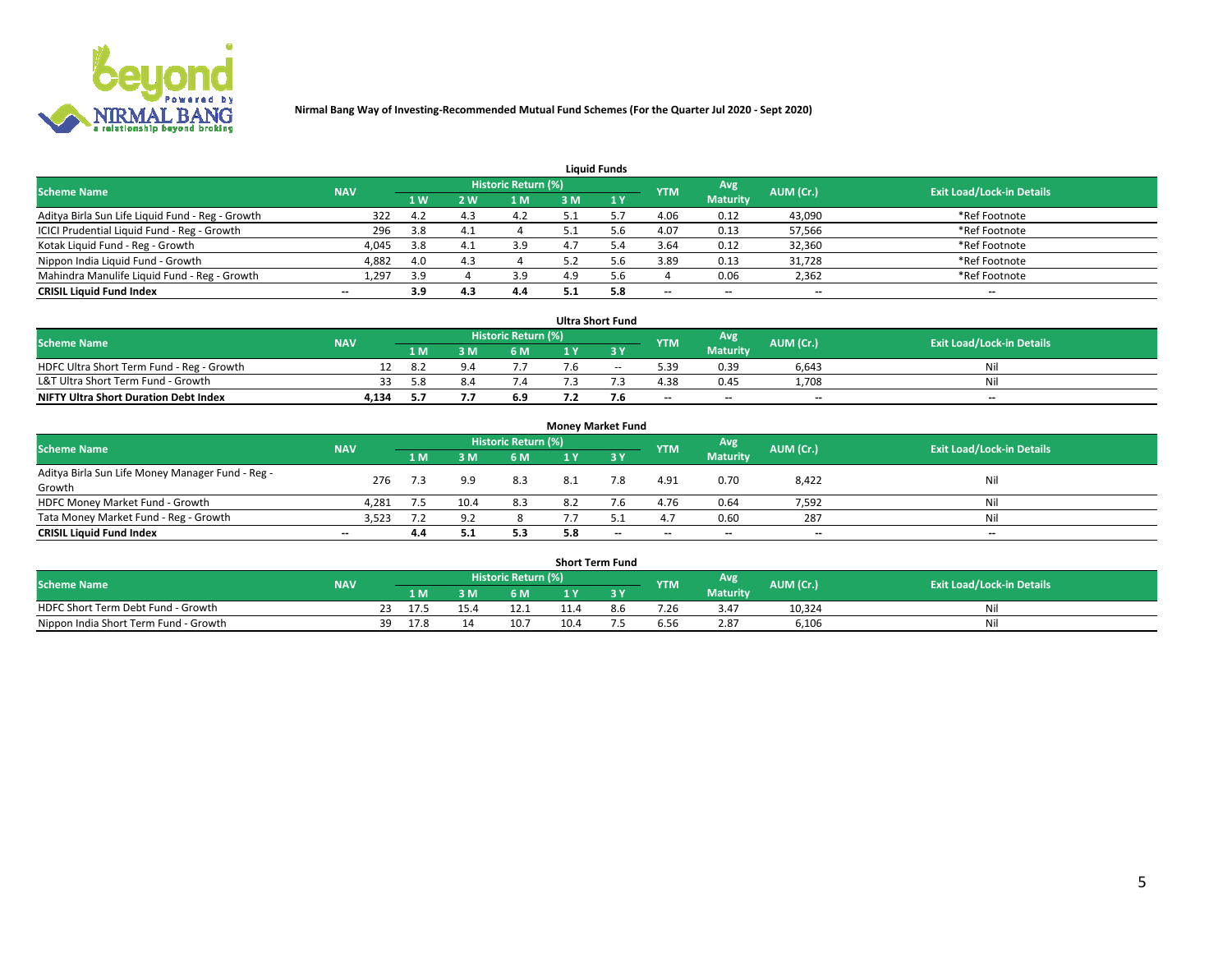

| <b>Low Duration Fund</b>                                                                                                             |       |      |     |     |    |    |      |                 |       |     |  |  |  |  |
|--------------------------------------------------------------------------------------------------------------------------------------|-------|------|-----|-----|----|----|------|-----------------|-------|-----|--|--|--|--|
| <b>Historic Return (%)</b><br>Avg<br><b>Exit Load/Lock-in Details</b><br><b>Scheme Name</b><br>AUM (Cr.)<br><b>NAV</b><br><b>YTM</b> |       |      |     |     |    |    |      |                 |       |     |  |  |  |  |
|                                                                                                                                      |       | 1 M  | 3 M | 6 M |    |    |      | <b>Maturity</b> |       |     |  |  |  |  |
| Axis Treasury Advantage Fund - Growth                                                                                                | 2.316 | 12.2 |     | 8.8 | 89 | 70 |      | 1.01            | 4.777 | Nil |  |  |  |  |
| Canara Robeco Savings Fund - Reg - Growth                                                                                            |       | 9.4  | 10  |     |    |    | 4.62 | 0.97            | 949   | Nil |  |  |  |  |
| IDFC Low Duration Fund - Reg - Growth                                                                                                | 29    | 13.1 | 10. | 8.8 |    |    | 4.59 | 0.97            | 4.144 | Nil |  |  |  |  |

| <b>Banking &amp; PSU Bond Funds</b>                 |            |    |      |      |                     |      |     |            |                 |           |                                  |  |  |  |
|-----------------------------------------------------|------------|----|------|------|---------------------|------|-----|------------|-----------------|-----------|----------------------------------|--|--|--|
| Scheme Name                                         | <b>NAV</b> |    |      |      | Historic Return (%) |      |     | <b>YTM</b> | Avg             | AUM (Cr.) | <b>Exit Load/Lock-in Details</b> |  |  |  |
|                                                     |            |    | 1 M  |      | 6 M                 |      |     |            | <b>Maturity</b> |           |                                  |  |  |  |
| HDFC Banking and PSU Debt Fund - Reg - Growth       |            |    | 15.6 | 14.3 | 11.4                |      |     | 6.94       | 3.43            | 6,031     | Nil                              |  |  |  |
| Kotak Banking and PSU Debt Fund - Reg - Growth      |            | 48 | 15.3 | 15.6 | 12.2                | 11.6 |     | 6.4        | 4.12            | 6,163     | Nil                              |  |  |  |
| Nippon India Banking & PSU Debt Fund - Reg - Growth |            | 16 | 17.5 | 18.  | 14                  |      | 8.8 | 5.65       | 2.98            | 4,973     | Nil                              |  |  |  |

| <b>Corporate Bond Funds</b>                         |            |      |          |                            |      |     |            |                 |           |                                                         |  |  |  |
|-----------------------------------------------------|------------|------|----------|----------------------------|------|-----|------------|-----------------|-----------|---------------------------------------------------------|--|--|--|
| <b>Scheme Name</b>                                  | <b>NAV</b> |      |          | <b>Historic Return (%)</b> |      |     | <b>YTM</b> | Avg             | AUM (Cr.) | <b>Exit Load/Lock-in Details</b>                        |  |  |  |
|                                                     |            | 1 M  | <b>M</b> | 6 M                        |      |     |            | <b>Maturity</b> |           |                                                         |  |  |  |
| ICICI Prudential Corporate Bond Fund - Reg - Growth | 22         | 17.6 | 17.7     | 12.5                       | 11.4 | 8.3 | 6.35       | 3.52            | 12,707    | Nil                                                     |  |  |  |
| L&T Triple Ace Bond Fund - Reg - Growth             | 55         | 13.8 | 19.      | 16.7                       | 14.3 | 9.6 | 6.71       | 7.81            | 3,706     | If redeemed bet. 0 Month to 3 Month; Exit Load is 0.5%; |  |  |  |
| Kotak Corporate Bond Fund - Std - Growth            | 2.782      | 17.1 | 14.1     | 10.8                       | 10.4 | 8.5 | 5.75       | 1.68            | 4,359     | Nil                                                     |  |  |  |

| <b>Credit Risk Fund</b>                           |            |    |      |     |                            |     |                       |            |                 |           |                                                           |  |
|---------------------------------------------------|------------|----|------|-----|----------------------------|-----|-----------------------|------------|-----------------|-----------|-----------------------------------------------------------|--|
| <b>Scheme Name</b>                                | <b>NAV</b> |    |      |     | <b>Historic Return (%)</b> |     |                       | <b>YTM</b> | Avg             | AUM (Cr.) | <b>Exit Load/Lock-in Details</b>                          |  |
|                                                   |            |    | 1 M  | M   | 6 M                        |     | $\sqrt{3}$ $\sqrt{2}$ |            | <b>Maturity</b> |           |                                                           |  |
| <b>ICICI Prudential Credit Risk Fund - Growth</b> |            | 22 | 9.4  |     | 7.5                        | 9.2 |                       | 9.29       | 2.53            | 6,695     | If redeemed bet. 0 Year to 1 Year; Exit Load is 1%;       |  |
| HDFC Credit Risk Debt Fund - Reg - Growth         |            |    |      |     | 8.4                        | 8.9 | 6.9                   | 10.53      | 2.95            | 6,539     | If redeemed bet. 0 Month to 12 Month; Exit Load is 1%; If |  |
|                                                   |            |    | 25.6 |     |                            |     |                       |            |                 |           | redeemed bet. 12 Month to 18 Month; Exit Load is 0.5%;    |  |
|                                                   |            |    |      |     |                            |     |                       |            |                 |           | If redeemed bet. 0 Month to 12 Month; Exit Load is 3%; If |  |
| SBI Credit Risk Fund - Growth                     |            |    | 18.9 | 8.9 | 8.7                        | 8.5 | 6.6                   | 8.77       | 2.02            | 3,949     | redeemed bet. 12 Month to 24 Month; Exit Load is 1.5%; If |  |
|                                                   |            |    |      |     |                            |     |                       |            |                 |           | redeemed bet. 24 Month to 36 Month; Exit Load is 0.75%;   |  |

| <b>Floater Fund</b>                      |            |  |      |   |                     |  |  |            |                 |                  |                                                         |  |
|------------------------------------------|------------|--|------|---|---------------------|--|--|------------|-----------------|------------------|---------------------------------------------------------|--|
| <b>Scheme Name</b>                       | <b>NAV</b> |  |      |   | Historic Return (%) |  |  | <b>YTM</b> | Avg             | <b>AUM (Cr.)</b> | <b>Exit Load/Lock-in Details</b>                        |  |
|                                          |            |  | 1 M  | M | 6 M                 |  |  |            | <b>Maturity</b> |                  |                                                         |  |
| Nippon India Floating Rate Fund - Growth |            |  | 19.2 |   |                     |  |  | 6.29       | 2.88            | 9.732            | If redeemed bet. 0 Month to 1 Month; Exit Load is 0.5%; |  |